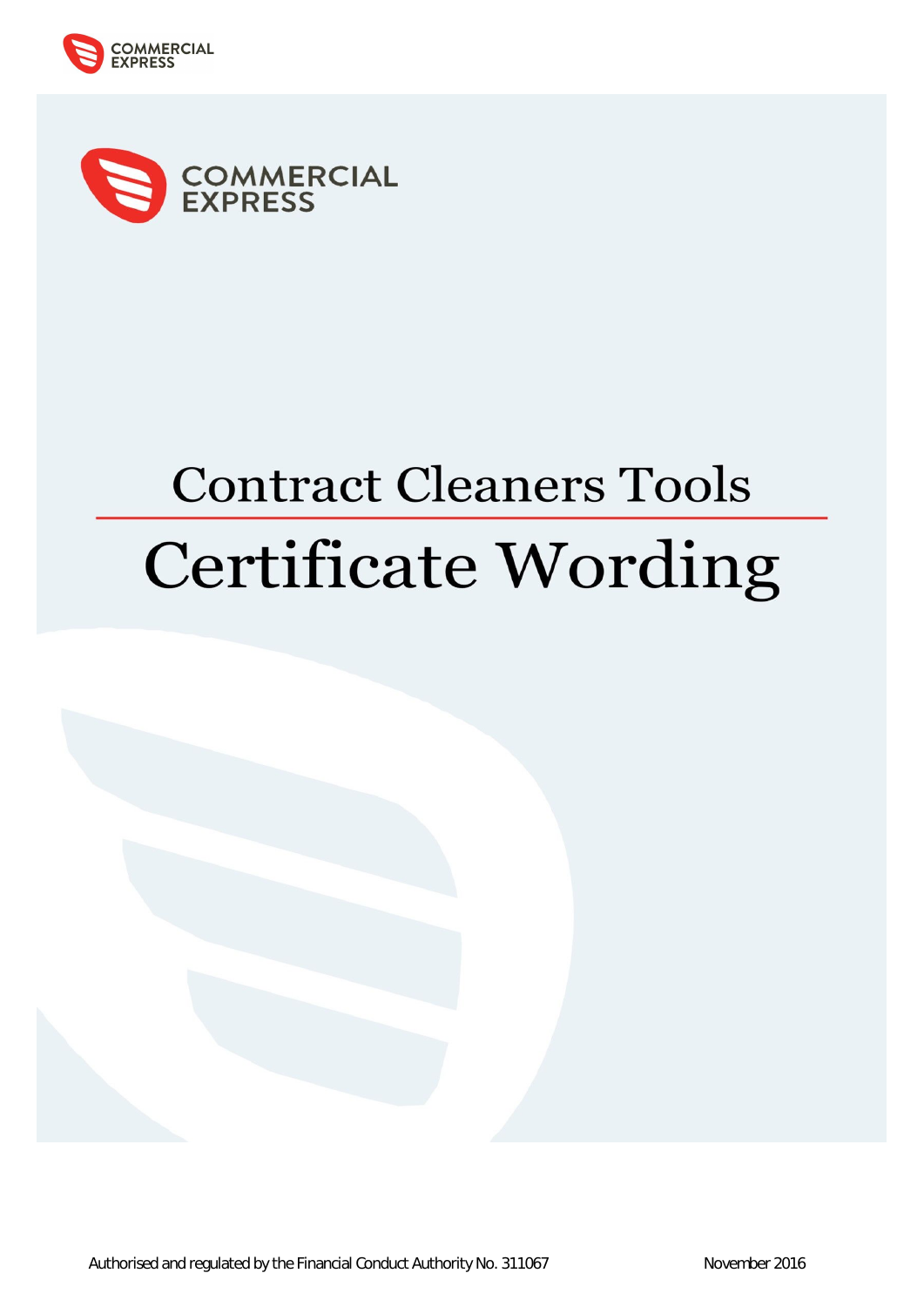

# **Tools Policy Wording**

# **CUSTOMER SERVICE INFORMATION**

The Underwriters

This insurance is provided by DTW 1991 Underwriting Limited on behalf of Syndicate DTW1991 at Lloyd's. Registered in England and Wales No. 008330551. Registered Office: 71 Fenchurch Street, London, EC3M 4BS.

DTW 1991 Underwriting Limited is an Appointed Representative of R&Q Managing Agency Limited which is authorised by the Prudential Regulation Authority and regulated by the Financial Conduct Authority and the Prudential Regulation Authority.

Syndicate DTW1991 at Lloyd's is managed by R&Q Managing Agency Limited which is authorised by the Prudential Regulation Authority and regulated by the Financial Conduct Authority and the Prudential Regulation Authority No: 224442. R&Q Managing Agency Limited is registered in England No. 04690709 Registered office is:

71 Fenchurch Street London EC3M 4BS

The Coverholder

Your Policy has been arranged through Commercial Express Quotes Limited who act as an agent of DTW 1991 Underwriting Limited in respect of this insurance under Binding Authority B6991SCO2015S01.

Commercial Express Quotes Limited is authorised and regulated by the Financial Conduct Authority No. 311067. Commercial Express Quotes Limited is registered in England No. 03862468 The registered office of Commercial Express Quotes Limited is:

B1 Custom House, The Waterfront, Level Street, Brierley Hill, DY5 1XH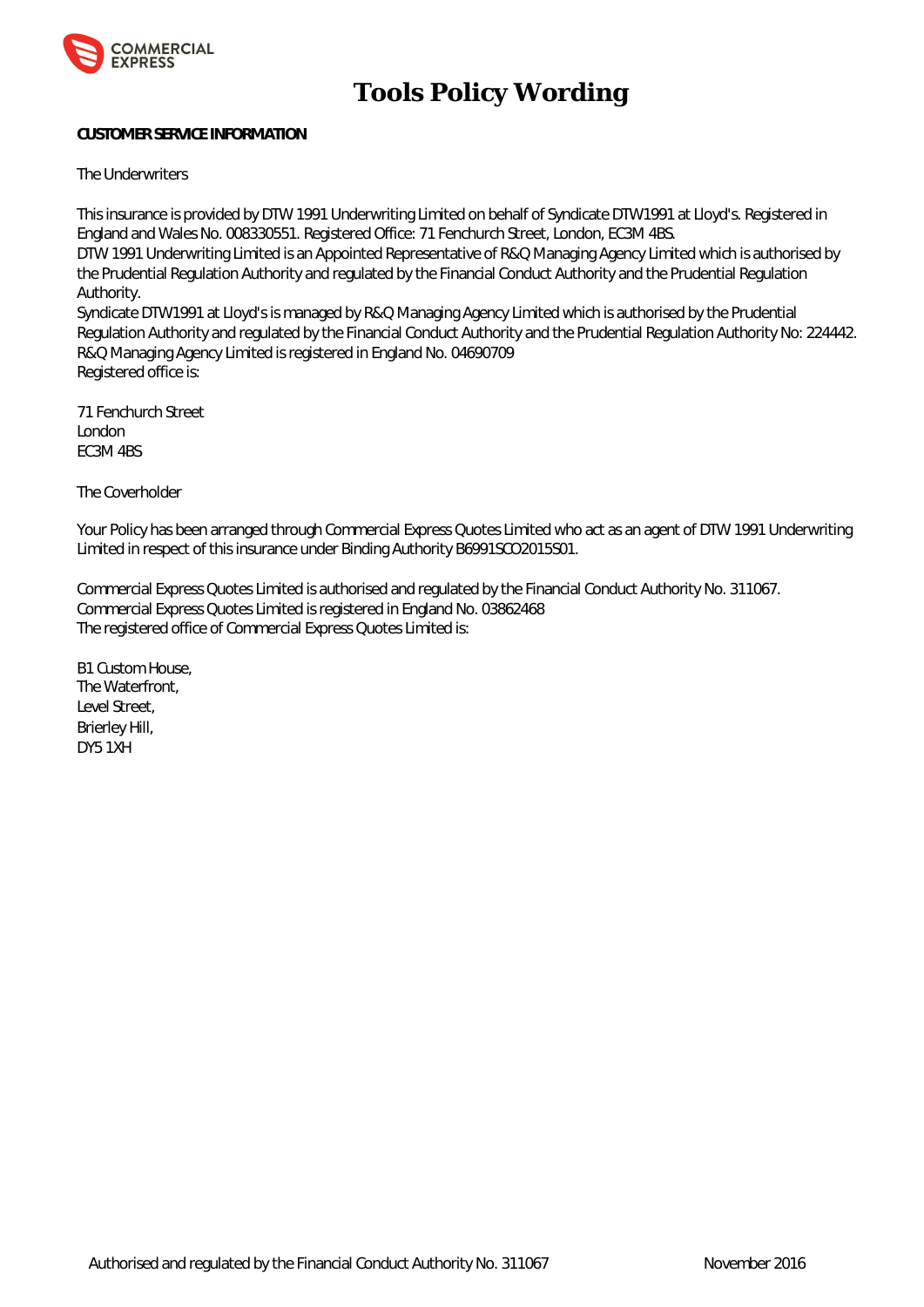

# **POLICY GUIDE**

Do not wait until you have a claim before you read and understand this policy - please read it now and keep it in a safe place.

In particular make sure that:-

- All the details shown in the schedule are correct (let your Insurance Broker know immediately if any changes are necessary).
- You have read the conditions relating to those Sections covered including the General Conditions and Exceptions.
- You understand the notes on how to make a claim as stated in General Conditions and your duties in respect of Ministry of Justice Portal Claims as outlined in this guide below.
- You understand the notes and how to make a complaint as stated in the Complaints Section.

If you have any queries about the policy do not understand any part of it or feel that it does not meet your requirements please consult your Insurance Broker

# **IMPORTANT**

This policy has been issued to you based on the information supplied about yourself your tenants your **BUSINESS** and your **PROPERTY** in the Statement of Fact and other material information declared which forms the basis of the Contract between yourself and the **UNDERWRITERS**. It is therefore very important that you let your Insurance Broker know immediately of any changes that affect the information you have disclosed to us

For example in respect of legal liability exposures any material alterations such as changes in your Business/trade that affects the information you have disclosed to us.

In the event of a general enquiry or query relating to your policy you the **INSURED** should in the first instance contact your Insurance Broker or your intermediary who arranged this insurance or contact Commercial Express Quotes Limited at the address below:

B1 Custom House, The Waterfront, Level Street, Brierley Hill, DY5 1XH

In the event of a claim or any circumstance that is likely to result in a claim you must immediately notify the following

Woodgate and Clark Limited The Red House West Malling Kent ME19 6QT

Tel: 01732 848077 Email: [new.claims@woodgate-clark.co.uk](mailto:new.claims@woodgate-clark.co.uk)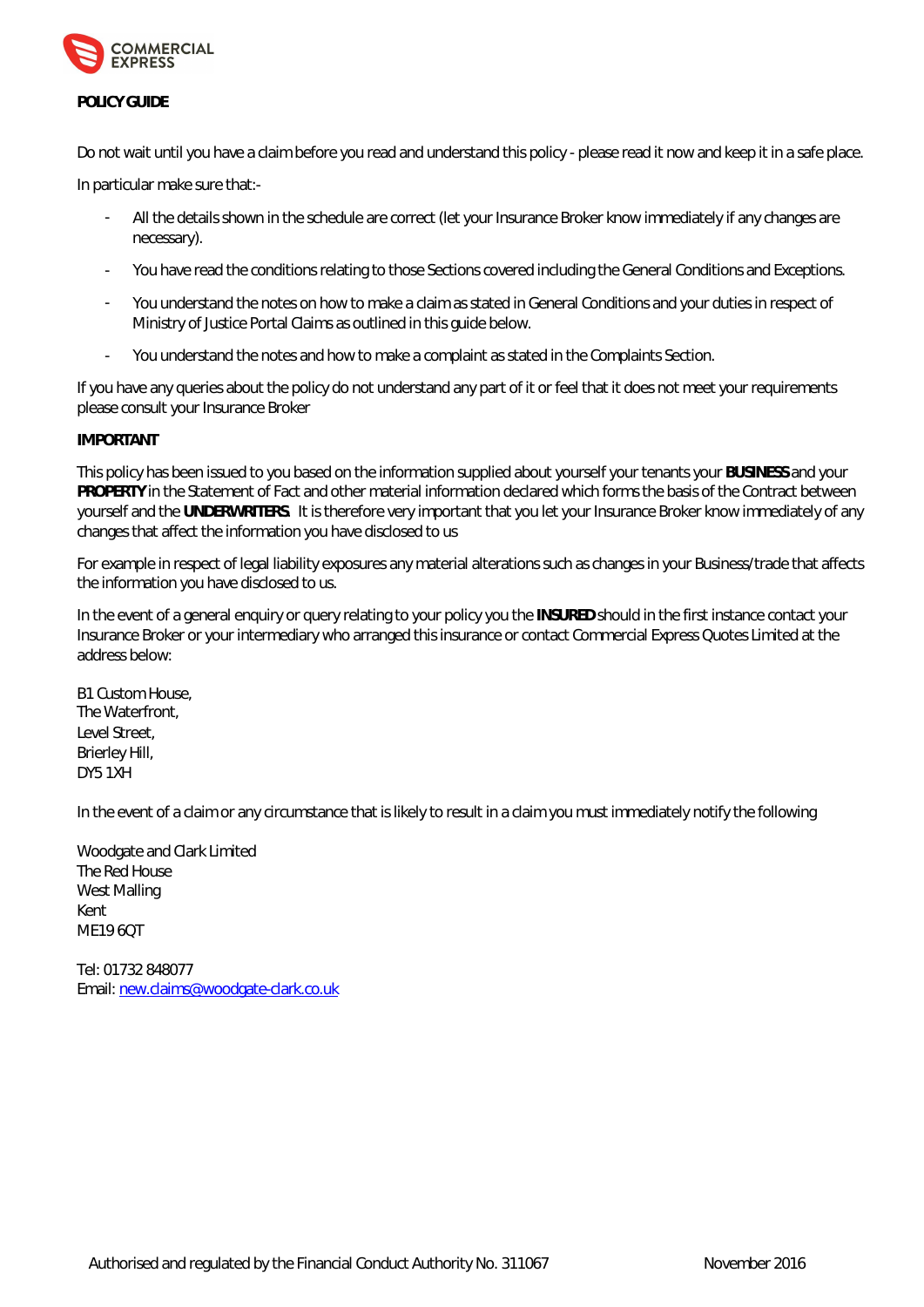

# **MINISTRY OF JUSTICE (MOJ) PORTAL CLAIMS AND THE DUTIES OWED BY THE INSURED**

The MOJ reforms are now in effect and apply to the majority of Employers' and Public Liability claims arising in England and Wales. Principally these reforms set out a strict timetable for the acknowledgement and handling of claims. If the timetable is breached the costs charged by the claimant's legal representative will increase. As a result prompt reporting of incidents which may give rise to a claim and/or actual claims is vital to ensure investigations can be made in a timely fashion and to keep claim costs to a minimum.

# Here is what to do if you receive a letter of claim or Claims Notification Form (CNF) from the claimant and/or claimant representative

If you receive a letter of claim or Claims Notification Form (CNF) direct from the claimant and/or claimant legal representative, do not admit liability and simply acknowledge receipt of the communication. The acknowledgement must be via an electronic format (e-mail is preferred) and within 24 hours from the date of the letter or CNF. In the acknowledgement please advise your insurer is Lloyd's Syndicate DTW1991 and their correspondence has been sent to Woodgate and Clark who are our Appointed Claims Administrator.

After acknowledging the claimant representative please send all correspondence immediately to Woodgate & Clark remembering to quote your Policy number and name as shown on the Schedule. Please note your failure to immediately report a claim or circumstance which may give rise to a claim or to provide our appointed Claims Administrator with full cooperation could result in the support from this Policy being withdrawn.

We also remind you of your obligations under the **Health and Safety at Work Act 1974** to protect the health safety and welfare of your **EMPLOYEES** which includes:-

- Workplace risk assessments.
- Full and effective training.
- Provision of appropriate personal protective equipment (PPE).
- Communication of health and safety procedures.

It is understood by the **INSURED** that any information provided to the **UNDERWRITER(S)** regarding the **INSURED** will be processed by the **UNDERWRITER(S)** in compliance with the provisions of the **Data Protection Act 1998.**

We will use your information to manage your insurance Policy including underwriting and claims handling. This may include disclosing it to other **UNDERWRITER(S)** third party suppliers loss adjusters and reinsurers (the Group) or Governmental bodies. Your information includes data about your transactions. We may use and share your information with other members of the Group or Governmental bodies to help us and them:-

- assess financial and insurance risks.
- recover debt.
- prevent and detect crime.
- develop services and systems.

We do not disclose your information to anyone outside the Group except:-

- where we have your permission or;
- where we are required or permitted to do so by Law or;
- to other companies who provide a service to us or you or;
- where we may transfer rights and obligations under this agreement;

# **SENSITIVE INFORMATION**

Some of the personal information we ask you for may be sensitive personal data as defined by the **Data Protection Act 1998** (such as information about criminal convictions and civil proceedings). We will not use such sensitive personal data about you or others except for the specific purpose for which you provide it and to provide the services described in your **Policy** documents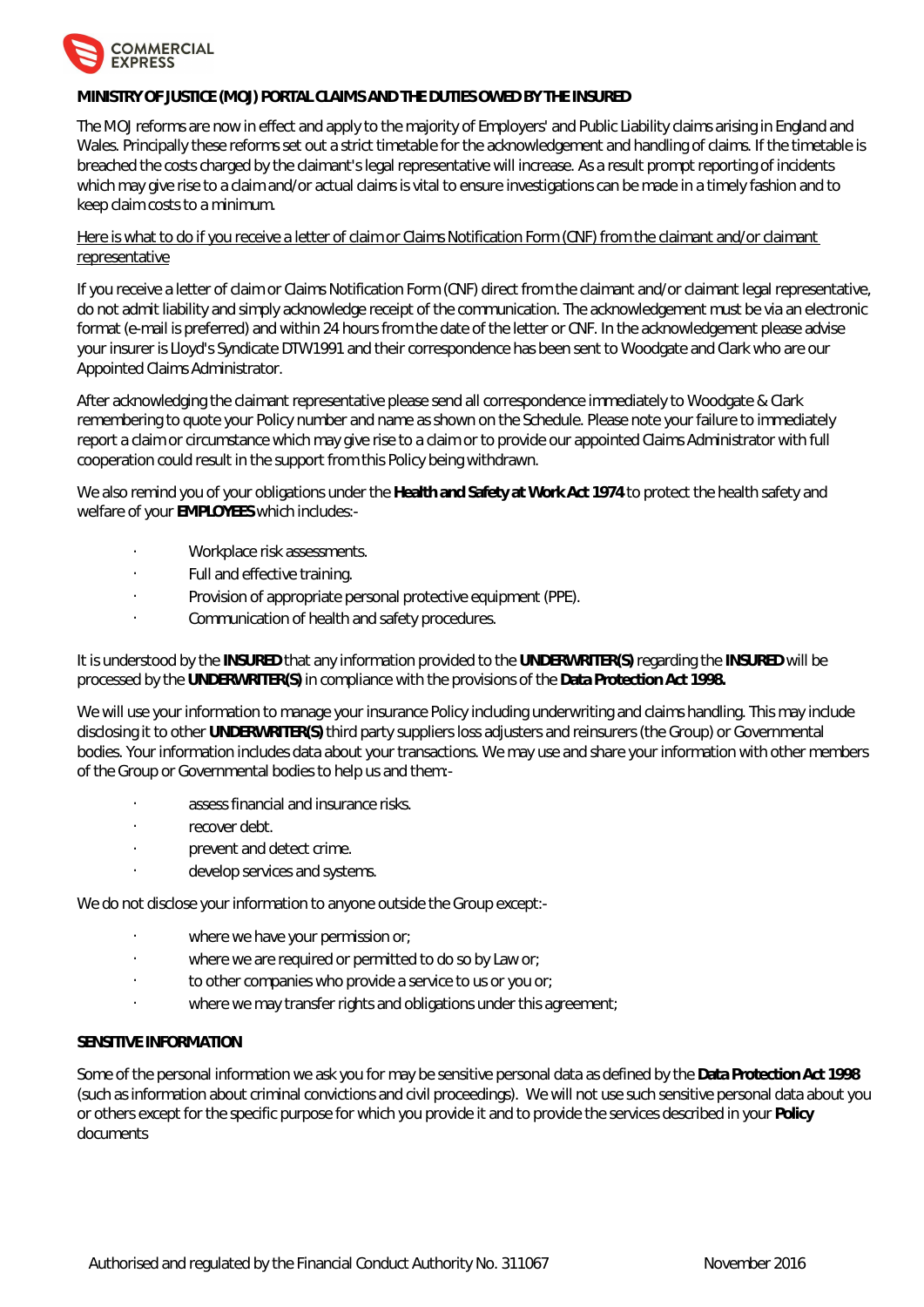

Your information may be linked to and your application assessed using credit reference agency records relating to anyone with whom you have a joint account or similar financial association.

**Guidance Notes in Relation to Collection of Excess**

Please note that payment of the **EXCESS** is a condition precedent and therefore in the event the **EXCESS** is not paid when requested the **UNDERWRITER(S)** will not pay the claim under this Policy and the **INSURED** will have to pay any claims in full and may be liable to repay any costs incurred by the **UNDERWRITER(S)** up to the time of failure to pay the **EXCESS**.

The **INSURED** will be asked to pay the **EXCESS**:-

To encourage the reporting of claim circumstances, in accordance with the condition precedent requirements in General Condition 15, the **EXCESS** will not be called for unless or until liability has been admitted or Defence Costs are incurred other than the **UNDERWRITERS** own salary and other internal costs. This will apply to all claims with the exception of third party property damage claims where the **INSURED** will be asked for the **EXCESS** as soon as the claim has been lodged and indemnity confirmed.

Please note: No **EXCESS** will be payable unless a formal claim has been made by the claimant or a solicitor or other representative on their behalf. Failure to report an incident which may give rise to a claim may lead to **UNDERWRITERS** refusing to pay the claim.

# **ELTO NOTICE**

#### Employers' Liability Tracing Office - Notice to Policyholders

**This Notice does not form part of your contract of insurance and is for information purposes only**

Certain information relating to your insurance Policy including without limitation the Policy number(s) employers names and addresses (including subsidiaries and any relevant changes of name) coverage dates employers reference numbers provided by Her Majesty's Revenue and Customs and Companies House Reference Numbers (if relevant) will be provided to the Employers' Liability Tracing Office (the "ELTO") and added to an electronic database (the "Database").

This information will be made available in a specified and readily accessible form as required by the Employers' Liability Insurance: Disclosure by Insurer(s) Instrument 2010. This information will be subject to regular periodic updating and certification and will be audited on an annual basis

The Database will assist individual consumer claimants who have suffered an employment related injury or disease arising out of their course of employment in the UK for employers carrying on or who carried on business in the UK and who are covered by the employers' liability insurance of their employers (the "Claimants"):-

1. to identify which Insurer (or Insurer(s)) was (or were) providing employers' liability cover during the relevant periods of employment and;

2. to identify the relevant employers' liability insurance policies.

The Database will be managed by the ELTO.

The Database and the data stored on it may be accessed and used by the Claimants their appointed representatives **UNDERWRITER(S)** with potential liability for UK commercial lines employers' liability insurance cover and any other persons or entities permitted by law.

**By entering into this insurance Policy you will be deemed to specifically consent to the use of your insurance Policy data in this way and for these purposes.**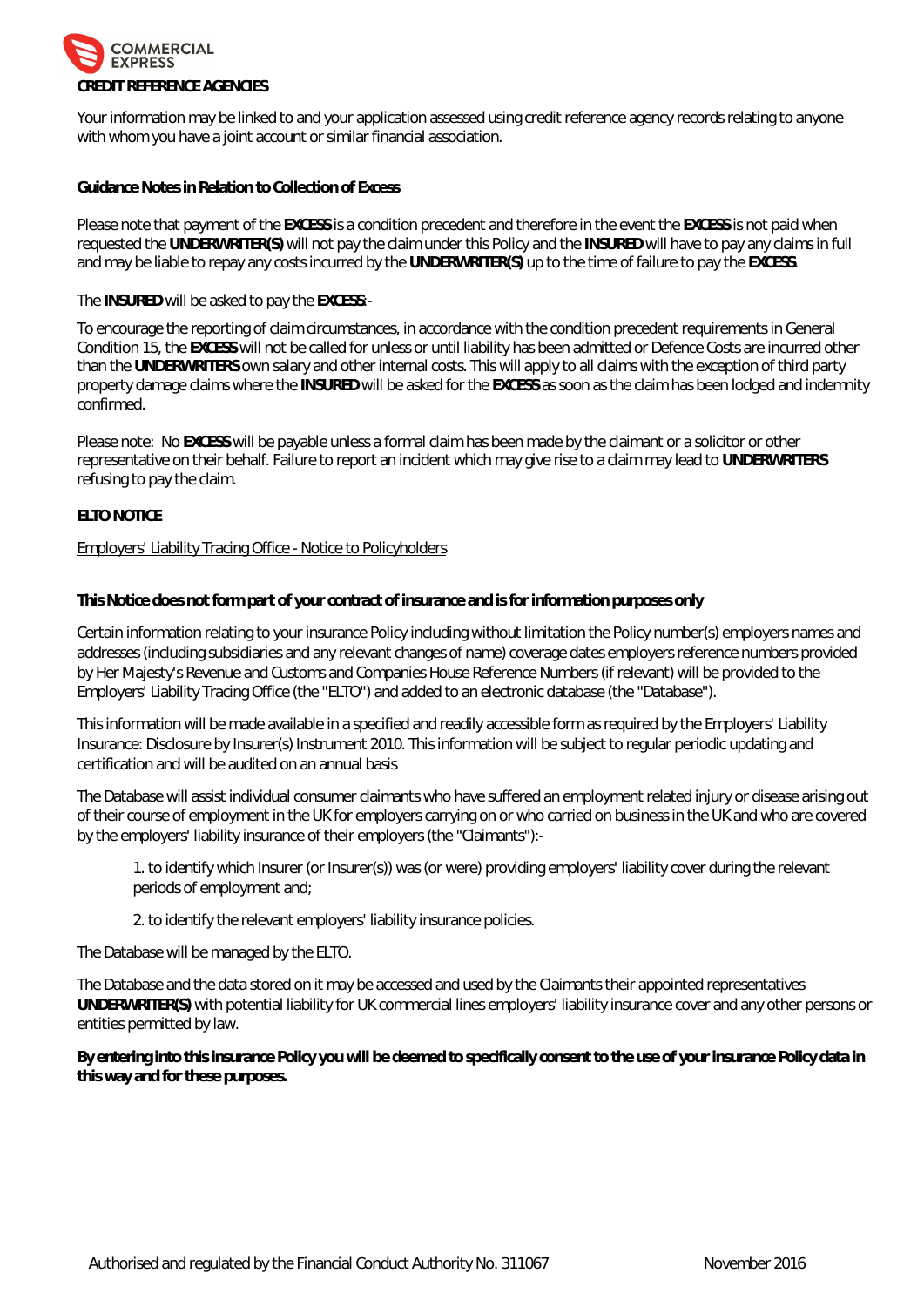

If false or inaccurate information is provided and fraud is identified or suspected details may be passed to fraud prevention agencies. Law enforcement agencies may access and use this information

We and other organisations may also access and use this information to prevent fraud and money laundering when for example

- checking applications for and managing credit and other facilities and recovering debt
- checking insurance proposals and claims
- checking details of job applicants and Employees

We and other organisations that may access and use information recorded by fraud prevention agencies may do so from other countries

This is to Certify that in accordance with the authorisation granted under Contract to Commercial Express Quotes Limited to operate a binding authority underwriting agreement and to act on behalf of **UNDERWRITERS** whose names and proportions underwritten by them are supplied within the Schedule attaching to this Policy the said **UNDERWRITERS** are hereby bound each for his own part and not one for another their heirs executors and administrators to insure in accordance with the terms and conditions herein or endorsed hereon.

# **SANCTION LIMITATION AND EXCLUSION CLAUSE**

No **UNDERWRITER** shall be deemed to provide cover and no **UNDERWRITER** shall be liable to pay any claim or provide any benefit hereunder to the extent that the provision of such cover, payment of such claim or provision of such benefit would expose that **UNDERWRITER** to any sanction, prohibition or restriction under United Nations resolutions or the trade or economic sanctions, laws or regulations of the European Union, United Kingdom or United States of America.

# **SEVERAL LIABILITY CLAUSE**

The subscribing insurer(s) obligations under policies to which they subscribe are several and not joint and are limited solely to the extent of their individual subscriptions.

The subscribing insurer(s) are not responsible for the subscription of any co-subscribing insurer who for any reason does not satisfy all or part of its obligations.

The proportion of liability under this contract underwritten by a company (or in the case of a Lloyd's syndicate the total of the proportions underwritten by all the members of the syndicate taken together) is shown in this contract.

In the case of a Lloyd's syndicate each member of the syndicate (rather than the syndicate itself) is a company. Each member has underwritten a proportion of the total shown for the syndicate (that total itself being the total of the proportions underwritten by all the members of the syndicate taken together). The liability of each member of the syndicate is several and not joint with other members. A member is liable only for that members proportion. A member is not jointly liable for any other members' proportion. Nor is any member otherwise responsible for any liability of any other Insurer that may underwrite this contract.

Although reference is made at various points in this clause to "this contract" in the singular where the circumstances so require this should be read as a reference to contracts in the plural.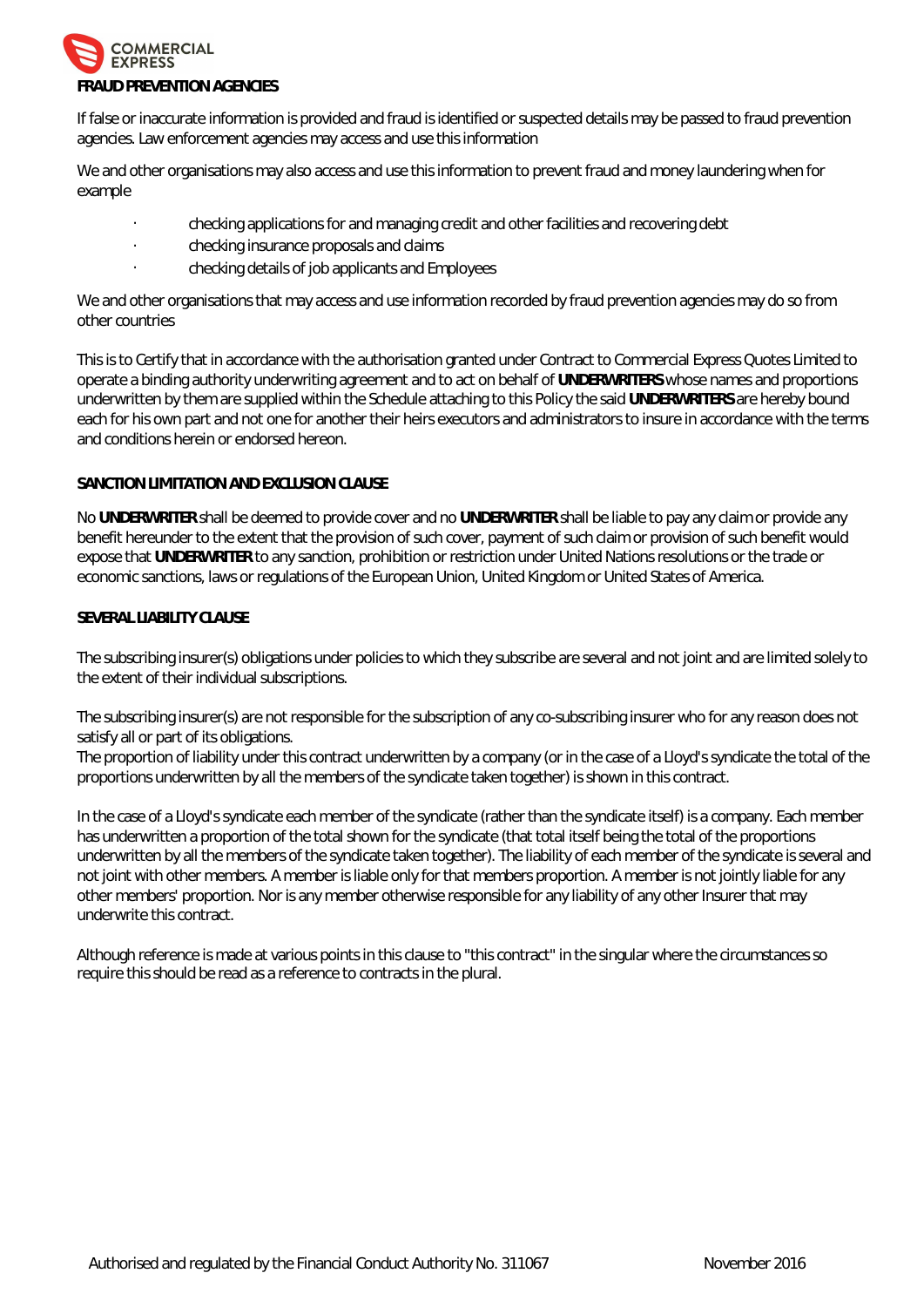

This **Policy** is insured 100% by Syndicate DTW1991 at Lloyd's. In the event that you wish to make a formal complaint you should contact the Compliance Officer at Syndicate DTW1991 using one of the following options:-

- (a) In writing (letter or email) to the address shown below or
- (b) By telephone to the telephone number shown below or
- (c) Face to face (should you wish to speak to someone face to face please telephone Syndicate DTW1991 at the number shown below and this will be arranged).

The Compliance Officer Syndicate DTW1991 R&Q Managing Agency Limited 5 th Floor Fountain House 130 Fenchurch Street London EC3M 5DJ

Email: [complaints@DTW1991.com](mailto:complaints@DTW1991.com) Tel +44 (0)20 7 977 0876 Fax +44 (0)20 7 283 9872

Once your complaint is received Syndicate DTW1991 shall attempt to respond within 10 working days from the date of receipt but in any event no later than the response time stipulated by any instructions received from the relevant UK regulator.

In the event that you remain dissatisfied you can refer the matter to Lloyd's. Their address and contact details are as follows:-

**Complaints** Lloyd's Fidentia House Walter Burke Way Chatham Maritime Kent ME4 4RN

Email [complaints@lloyds.com](mailto:complaints@lloyds.com) Tel +44 (0)20 7327 5693 Fax +44 (0)20 7327 5225

8YfU]gʻcZ@cnXfgʻWa dʻUjblgʻdfcWXi fYgʻUfYʻgYhci hjb U`YUZYh Mci f'7ca dʻUjbh! <ck K Y'7Ub <Yd Uj UjʻUVY Ul [www.lloyds.com/complaints a](www.lloyds.com/complaints)nd are also available from the above address.

If you remain dissatisfied after Lloyd's has considered your complaint you may have the right to refer your complaint to the Financial Ombudsman Service.

If you are seeking resolution as an individual acting for purposes outside their trade business or profession as a microenterprise (a smaller business that has a turnover or annual balance sheet of not more than two million euros and fewer than ten employees) a charity with less than £1m annual income or a trustee of a trust with net asset value of less than £1m. You may refer the matter to the following organisation.

Financial Ombudsman Service Exchange Tower Harbour Exchange Square London E14 9SR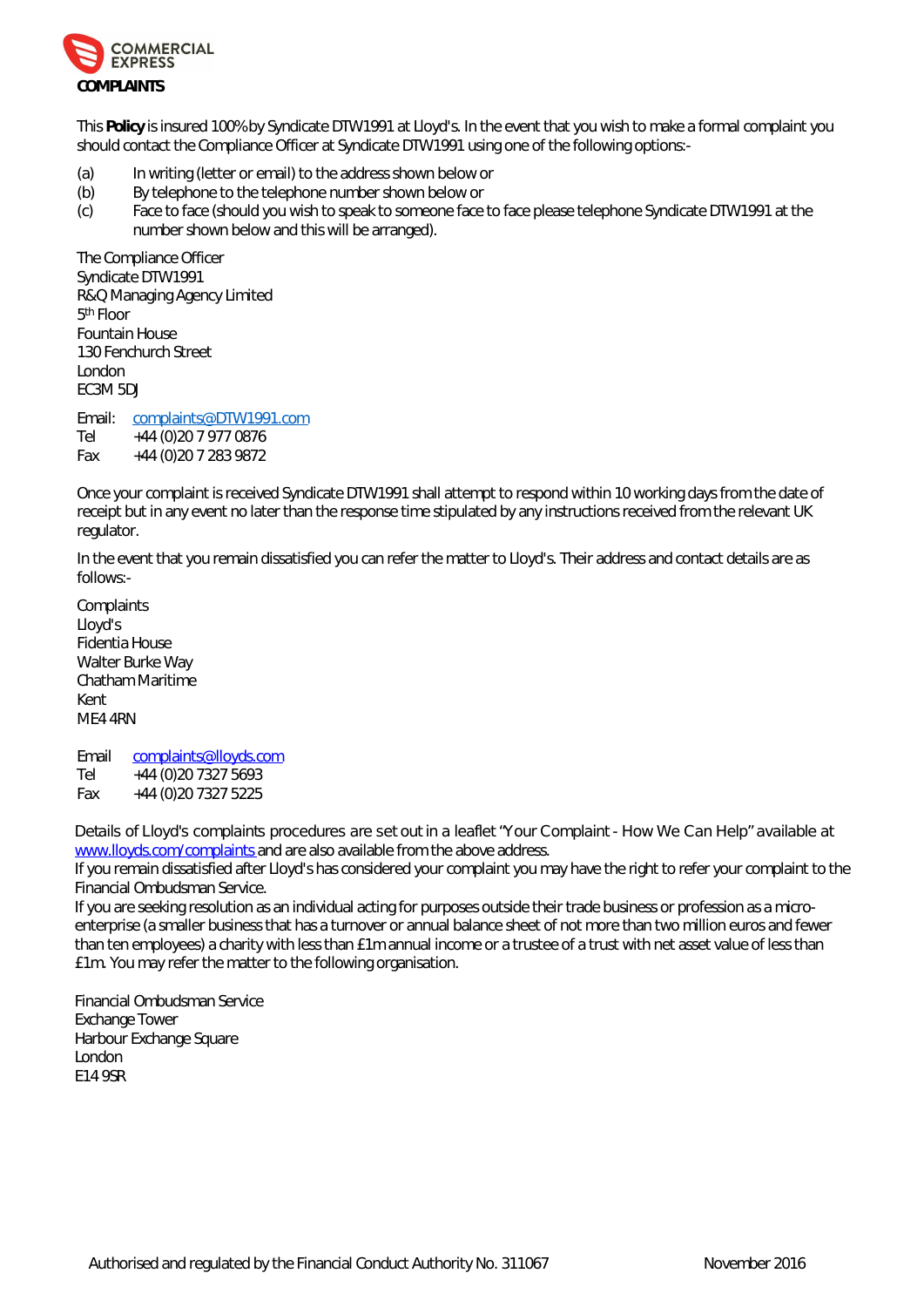

**Financial Services Compensation Scheme (FSCS)**

Syndicate DTW1991 is covered by the Financial Services Compensation Scheme (FSCS). In the unlikely event that we cannot meet our obligations, you may be entitled to compensation from this scheme. Further details can be obtained from:

Financial Services Compensation Scheme 7 th Floor Lloyds Chambers Portsoken Street London E1 8BN Tel: +44 (0)20 7 892 7300

Fax: +44 (0)20 7 892 7301 Web: <www.fscs.org.uk>

# **GOVERNING LAW**

The laws of England and Wales will apply to this Policy unless we agree otherwise with you in writing before issuing the Policy and any disputes arising under this Policy shall be subject to the exclusive jurisdiction of the English Courts.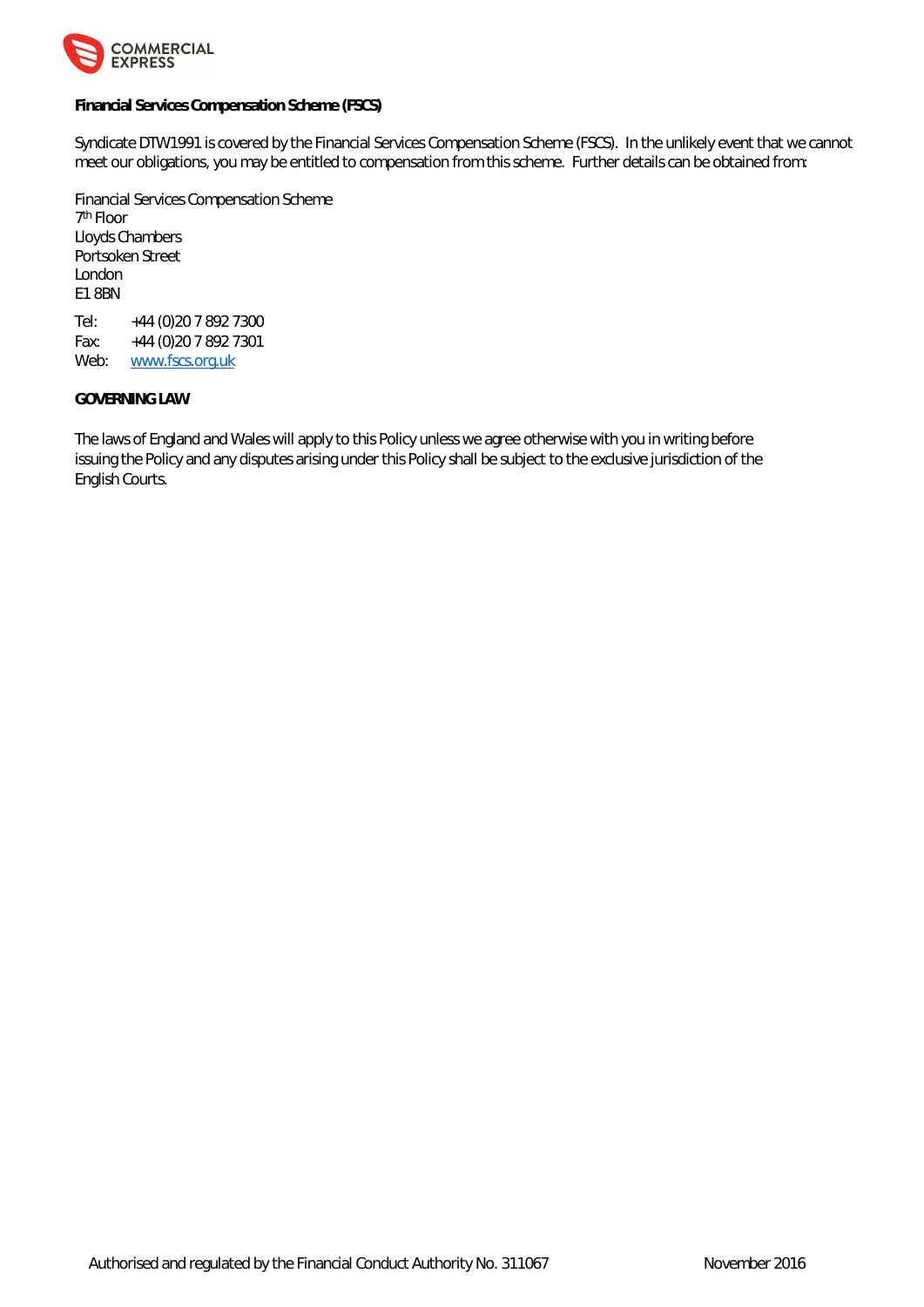

The words defined below will have the same meaning wherever they appear in bold capital letters within the Policy the Schedule and endorsements and extensions

- 1. **BUSINESS** shall mean as described in the Schedule and shall include
	- (i) the ownership repair and maintenance of the **INSUREDS** own **PROPERTY**
	- (ii) the provision and management of canteen social sports and welfare activities for the benefit of the **INSURED** or **EMPLOYEES**
	- (iii) the provision and management of first aid fire security and ambulance services
	- (iv) the performance of private duties carried out by the **INSUREDS EMPLOYEES** with the written consent of the **INSURED** for any director partner or senior official of the **INSURED**

and no other business for the purposes of this Policy

- 2. **EMPLOYEE** shall mean
	- (a) any person under a contract of service or apprenticeship with the **INSURED**
	- (b) (i) any labour master or labour only sub-contractor or person supplied by any of them
		- (ii) any self-employed person
		- (iii) any person under a contract of service or apprenticeship with another employer and who is hired to or borrowed by the **INSURED**
		- (iv) any person participating in any Government or otherwise authorised work experience training study exchange or similar scheme whilst working for the **INSURED** in the course of the **BUSINESS**
- 3. **EXCESS** shall mean the amount specified in the Policy Schedule for which the **INSURED** will be responsible in respect of each and every claim in respect of **LOSS OR DAMAGE** to **PROPERTY**
- 4. **GEOGRAPHICAL LIMITS** shall mean Great Britain Northern Ireland the Isle of Man and the Channel Islands
- 5. **INSURED** shall mean the person or persons or corporate body named in the Schedule and includes
	- (a) any subsidiary company which is named in the Policy Schedule operating in or from premises in Great Britain Northern Ireland the Channel Islands or the Isle of Man
	- (b) at the written request of the **INSURED**
		- i. any director or **EMPLOYEE** of the **INSURED** while acting on behalf of or in the course of his employment or engagement by the **INSURED** in respect of liability for which the **INSURED** would have been entitled to indemnity under this Policy if the claim against any such person had been made against the **INSURED**
		- ii. any officer member or **EMPLOYEE** of the **INSURED' s** social sports or welfare organisation or fire first aid or ambulance service in his respective capacity as such
		- iii. any director partner or senior official of the **INSURED** in respect of private work carried out by any **EMPLOYEE** of the **INSURED** for any such person with the consent of the **INSURED**
	- (c) in the event of the death of the **INSURED** the personal representatives of the **INSURED** in respect of liability incurred by the **INSURED** provided that such person shall as though he were the **INSURED** observe fulfil and be subject to the terms exceptions conditions and endorsements of this Insurance as far as they can apply
- 6. **LOSS OR DAMAGE** shall mean physical loss destruction or damage
- 7. **OVERNIGHT** is hereby defined as between the hours of 6pm and 6am
- 8. **PREMISES** shall mean the address shown on the Policy Schedule
- 9. **UNATTENDED** is hereby defined as when the vehicle is not in the custody or control of the **INSURED** or any **EMPLOYEE**
- 10. **UNDERWRITER(S)** shall mean DTW 1991 Underwriting Limited on behalf of Syndicate DTW1991 at Lloyd's

Authorised and regulated by the Financial Conduct Authority No. 311067 November 2016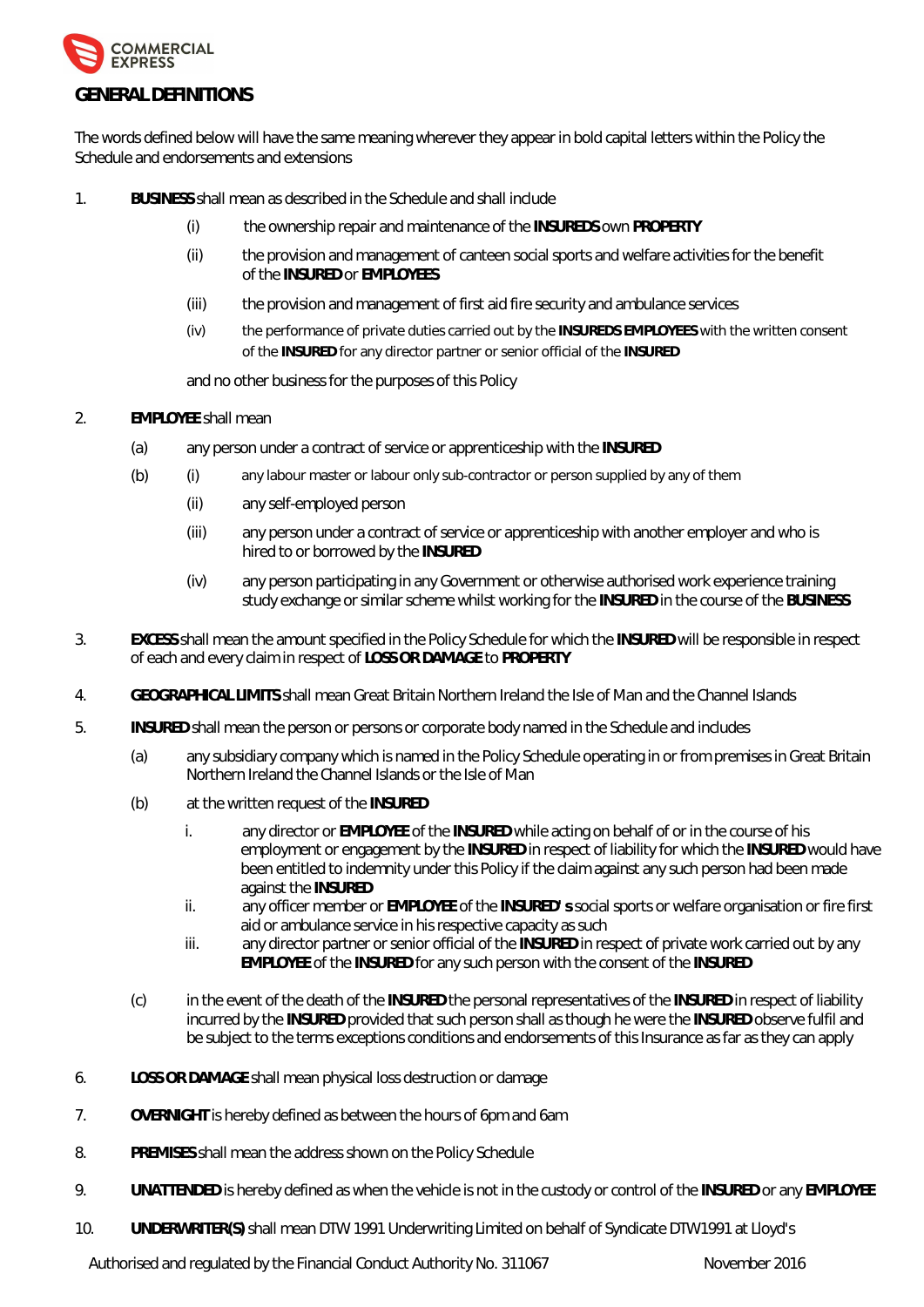

The **UNDERWRITERS** hereby agree to indemnify the **INSURED** against **LOSS OR DAMAGE** to **PROPERTY** occurring within the **GEOGRAPHICAL LIMITS** during the Period of Insurance and subject to the terms and conditions of this Policy, provided that the **UNDERWRITERS** shall not be liable for more than the Total Sum Insured specified in the Schedule.

# BASIS OF SETTLEMENT

In the event of **LOSS OR DAMAGE** to **PROPERTY** the basis upon which the amount payable shall be calculated shall be as follows:

- a) Payment of the amount of the loss or;
- b) At the discretion of the **UNDERWRITERS**, the cost of replacement or repair of the **PROPERTY**

**PROPERTY** shall be defined as follows for the cover as specified in the Policy Schedule:

# **Standard Cover**

Tools of trade and business equipment being portable hand tools and ladders (including power driven portable hand tools) business and office equipment, computer equipment and software and stock in trade (not otherwise insured) either the property of the **INSURED** and/or their **EMPLOYEES** whilst contained in a Vehicle under the custody or control of the **INSURED** and/or their **EMPLOYEES** and whilst **UNATTENDED**, but not left **OVERNIGHT**.

Or if shown as insured within the Policy Schedule hired in for which the **INSURED** and/or their **EMPLOYEES** are responsible under a written contract of hire for an amount not exceeding £1,500 any one occurrence or series of occurrences attributable to one original cause or source whilst contained in a vehicle under the custody or control of the **INSURED** and/or **EMPLOYEES.**

Cover includes tools and equipment (including portable electronic equipment) stored within your **PREMISES** left **UNATTENDED** and **OVERNIGHT**.

# **Extended cover**

Tools of trade and business equipment being portable hand tools and ladders (including power driven portable hand tools) business and office equipment, computer equipment and software and stock in trade (not otherwise insured) either the property of the **INSURED** and/or their **EMPLOYEES** whilst contained in a Vehicle under the custody or control of the **INSURED** and/or their **EMPLOYEES** and whilst **UNATTENDED**, but not left **OVERNIGHT**.

Or if shown as insured within the Policy Schedule hired in for which the **INSURED** and/or their **EMPLOYEES** are responsible under a written contract of hire for an amount not exceeding £1,500 any one occurrence or series of occurrences attributable to one original cause or source whilst contained in a vehicle under the custody or control of the **INSURED** and/or **EMPLOYEES.**

Cover includes tools and equipment (including portable electronic equipment) stored within your **PREMISES** left **UNATTENDED** and **OVERNIGHT.**

Cover Includes tools and equipment (including portable electronic equipment) used on site for ordinary needs of the contract - 10% of each and every claim subject to a minimum amount of £100 and maximum amount payable of £500 whilst not **UNATTENDED**, and not left **OVERNIGHT**.

# **EXCEPTIONS**

The **UNDERWRITERS** shall not indemnify the **INSURED** for:

- (a) **LOSS OR DAMAGE** due to wear and tear moths vermin deterioration rust or any other gradually operating cause (unless consequent upon accident to the conveyance, Fire or Explosion) depreciation delay or the carriage of explosives breakdown or failure
- (b) **LOSS OR DAMAGE** due to mechanical or electrical derangement
- (c) **LOSS OR DAMAGE** due to cleaning repairing or restoration
- (d) **LOSS OR DAMAGE** due to acts of fraud or dishonesty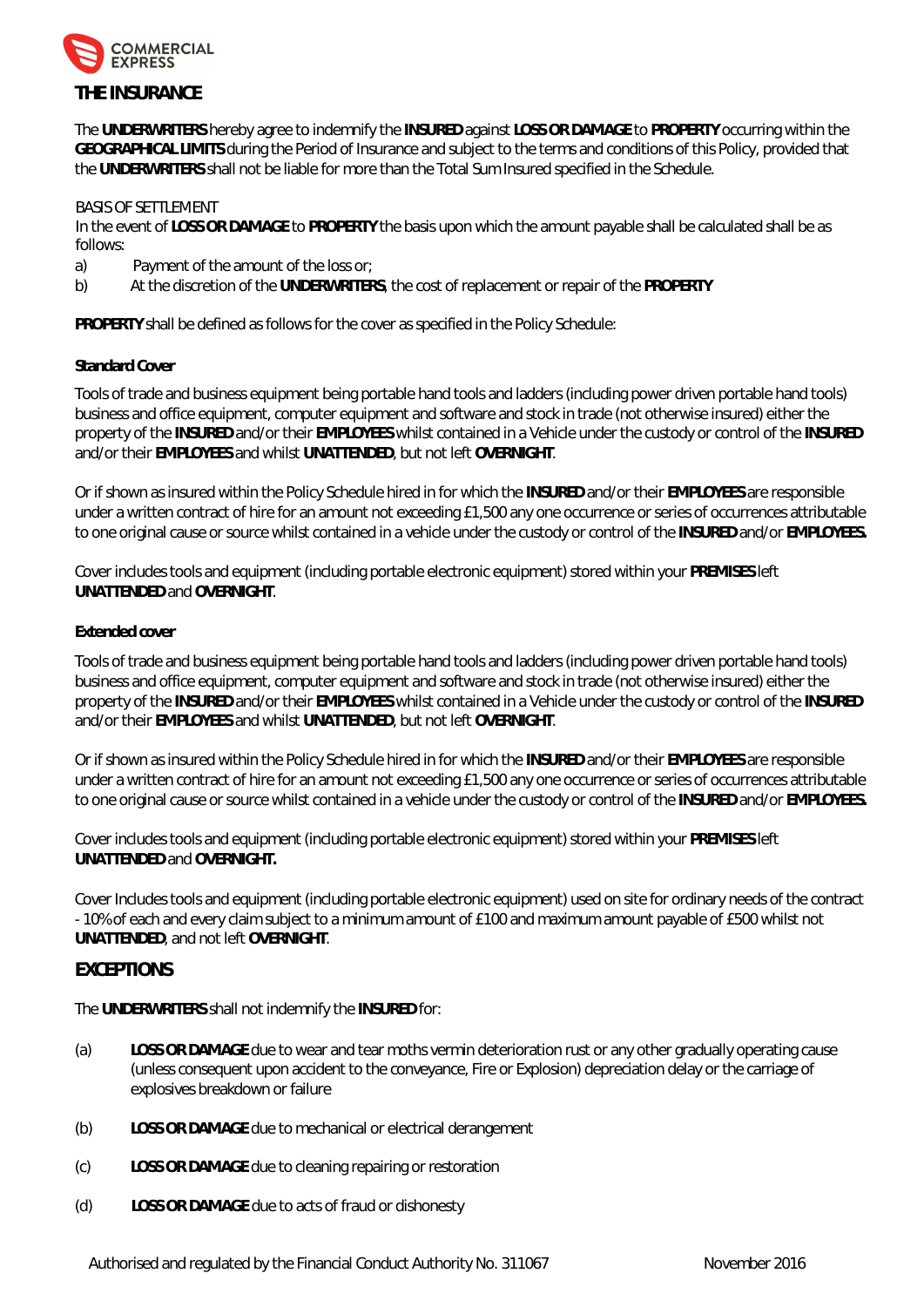

# (e) **LOSS OR DAMAGE** to

- a) money documents or title deeds bonds bills of exchange promissory notes precious stones bullion gold or silver articles and jewellery
- b) glass other than arising from the explosion or theft or accident to the conveying vehicle
- (f) Any consequential losses or any costs of replacing or reinstating data or rewriting documents
- (g) Theft from UNATTENDED Vehicles unless:<br>i) All doors, Windows and other oper
	- All doors, Windows and other openings are closed, securely locked and properly fastened
	- ii) Entry or Access to the vehicle has been affected by forcible and violent entry.<br>iii) Equipment if out of the view from the exterior of the vehicle.
	- Equipment if out of the view from the exterior of the vehicle.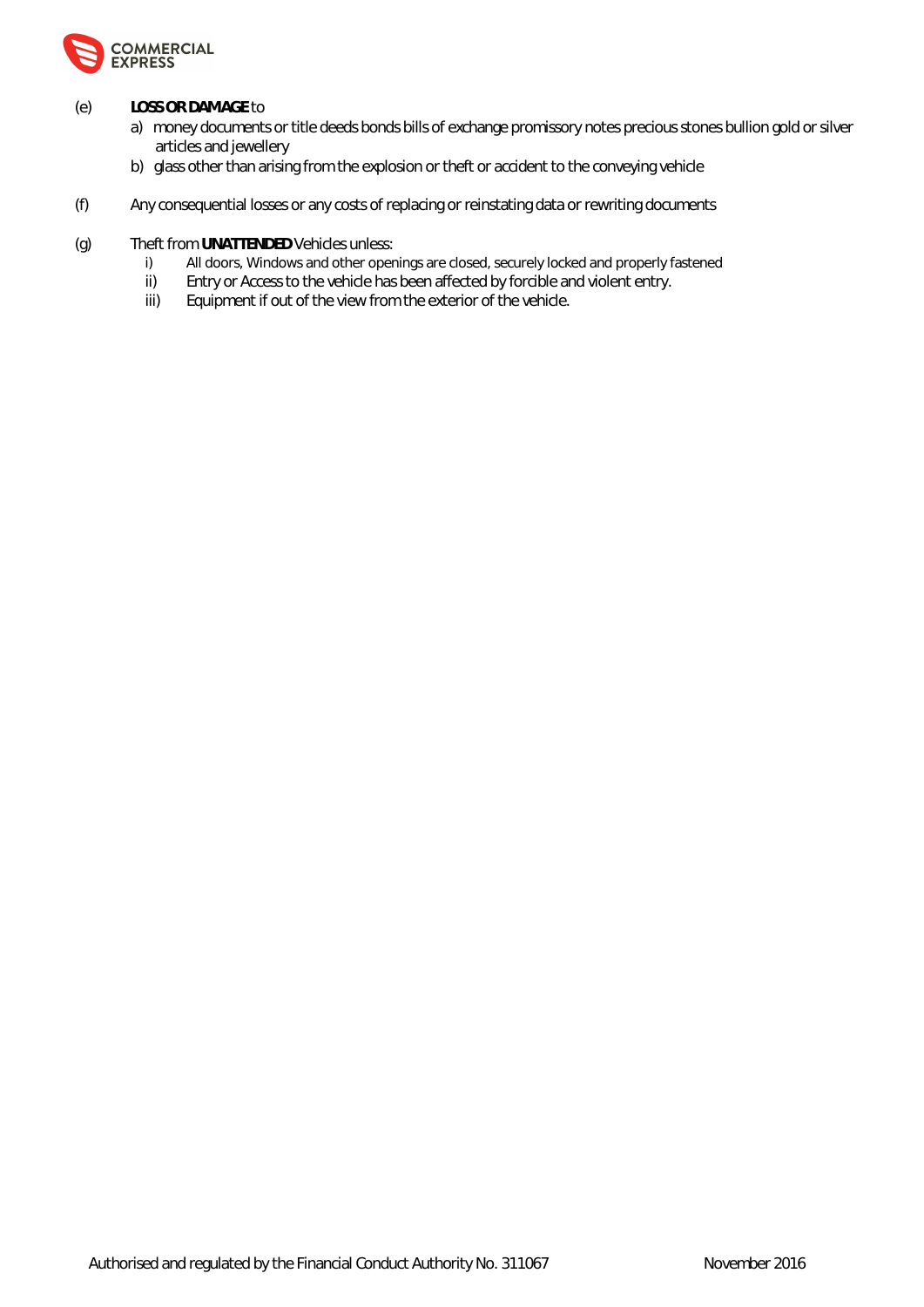

# **GENERAL CONDITIONS**

All conditions in this Policy are to the extent they are able to take effect as conditions precedent to the liability of the **UNDERWRITERS** under this Policy deemed to be conditions precedent to the liability of the **UNDERWRITERS**.

1. OBSERVANCE OF POLICY TERMS

The **INSURED** will observe and fulfil the terms conditions and endorsements of this Policy in so far as they relate to anything to be done or complied with by the **INSURED**

# 2. REASONABLE PRECAUTIONS

The **INSURED** will take all reasonable precautions to prevent injury loss or damage and take all reasonable measures to observe and fulfil the requirements of all statutory obligations and regulations.

# 3. MINIMUM SECURITY CLAUSE

The locks and security bolts at the **PREMISES** must be locked and secured overnight or when an **EMPLOYEE(S)** is in the **PREMISES**.

The **UNDERWRITERS** will not provide any cover arising out of theft or attempted theft unless the protection is put into full and effective operation whenever the **PREMISES** are left **UNATTENDED**.

All keys must be removed from the locks or bolts and hidden from view when the **PREMISES** are left **UNATTENDED**.

# 4. ALTERATION OF TRADE OR BUSINESS

The **INSURED** will immediately notify the **UNDERWRITERS** in writing of any alteration in the trade or **BUSINESS** which may increase the risk of **LOSS OR DAMAGE**.

# 5. CLAIMS - INSURED' S ACTION

Whenever anything occurs which might give rise to a claim under this Policy the **INSURED** will

- a. Immediately notify **UNDERWRITERS** and provide such written information or details as maybe required.
- b. Send to the **UNDERWRITERS** immediately on receipt and unacknowledged every letter claim write summons or process relating to a claim
- c. All losses involving theft or disappearance shall be reported immediately to the police

# 6. CLAIMS - UNDERWRITERS RIGHTS

The **UNDERWRITERS** having been advised of a claim under this Policy will be entitled to undertake in the name of the **INSURED** defence control or settlement of any claim and for its own benefit take proceedings in the **INSURED'S**  name to mitigate the loss.

# 7. UNDERWRITERS RIGHTS AFTER A LOSS

The **UNDERWRITERS** shall be entitled on the happening of any **LOSS OR DAMAGE** to take and keep possession of the property and to deal with the salvage in a reasonable manner but property may not be abandoned to the **UNDERWRITERS**.

# 8. OTHER INSURANCES

If at the time of any **LOSS OR DAMAGE** to **PROPERTY** there is any other insurance covering the same property the **UNDERWRITERS** shall not be liable for more than their rateable proportion of any claim for such **LOSS OR DAMAGE**

# 9. CLAIMS - CO-OPERATION

The **INSURED** will provide all help assistance and co operation required by the **UNDERWRITERS** in connection with any claim.

# 10. PAYMENT OF PREMIUM

The Premium will be paid when due otherwise all benefit under this Policy will be forfeited.

# 11. MISDESCRIPTION

The Policy will be void able in the event of nondisclosure of any material information or fact or misrepresentation or misdescription.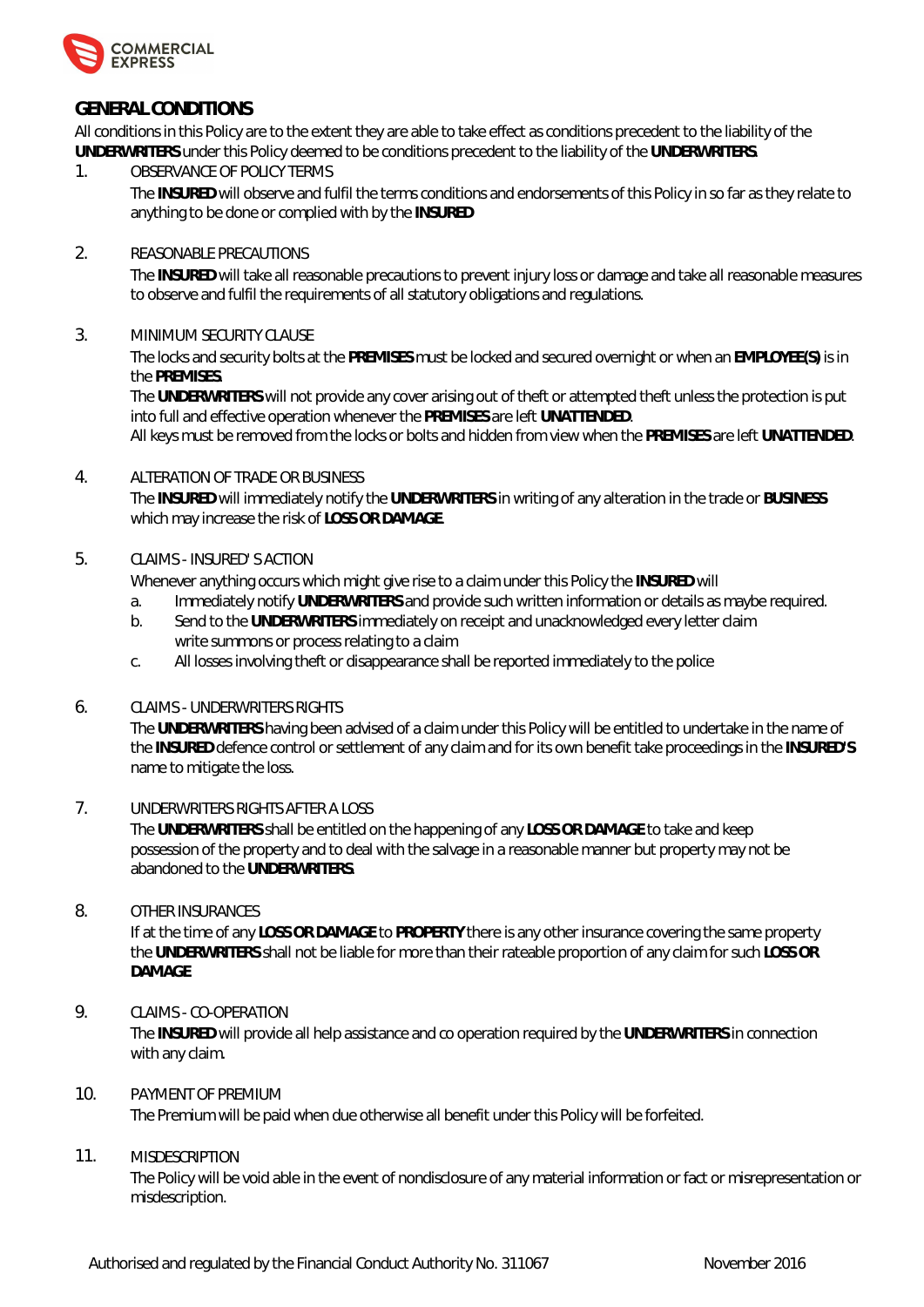

# 12. LAW GOVERNING THE POLICY

Unless otherwise agreed in writing any dispute or difference concerning liability under or interpretation of this Policy will he governed by and construed in accordance with English Law and the **INSURED** will submit such dispute or difference to the exclusive jurisdiction of the English Courts

# 13. CANCELLATION

The **UNDERWRITERS** may cancel this Policy at any time giving fourteen days notice by recorded delivery letter to the **INSURED'S** address last known to the **UNDERWRITERS** and in such event the **UNDERWRITERS** will return the pro-rata portion of the premium and tax for the unexpired Period of Insurance

The **INSURED** may cancel this Policy at any time by giving the **UNDERWRITERS** written notice and in such event the **UNDERWRITERS** will return a percentage of the premium and tax paid for the current Period of Insurance in accordance with the table below subject to:

- 1. No claims having been made and no incidents having arisen that could result in a claim under this Policy
- 2. A minimum premium of £25 plus Insurance Premium Tax being retained by the **UNDERWRITERS**

| Number of months on cover | Percentage of current |
|---------------------------|-----------------------|
| from commencement of the  | Premium returned      |
| Period of Insurance       | including Tax         |
| Within 1 month            | 80%                   |
| Within 2 months           | 70%                   |
| Within 3 months           | 60%                   |
| Within 4 months           | 50%                   |
| Within 5 months           | 40%                   |
| With in 6 months          | 30%                   |
| Within 7 months           | 20%                   |
| Within 8 months           | 10%                   |
| More than 8 months        | 0%                    |

It is hereby understood and agreed that the following additional Terms and Conditions apply in respect of the above referenced Policy:

# 14. AVERAGE CLAUSE

This Insurance is subject to the Condition of Average, that is to say, if the **PROPERTY** covered by this Insurance shall at the time of any **LOSS OR DAMAGE** be of greater value than the sum insured hereby, the **INSURED** shall only be entitled to recover hereunder such proportion of the said loss as the sum insured by this Insurance bears to the total value of the said property.

# 15. EXCESS

The **EXCESS** is a condition precedent and in the event the **EXCESS** is not paid when requested the **UNDERWRITER(S)** will not pay the claim under this Policy and the **INSURED** will have to pay any claims in full and may be liable to repay any costs incurred by **UNDERWRITER(S)** up to the time of failure to pay the **EXCESS**.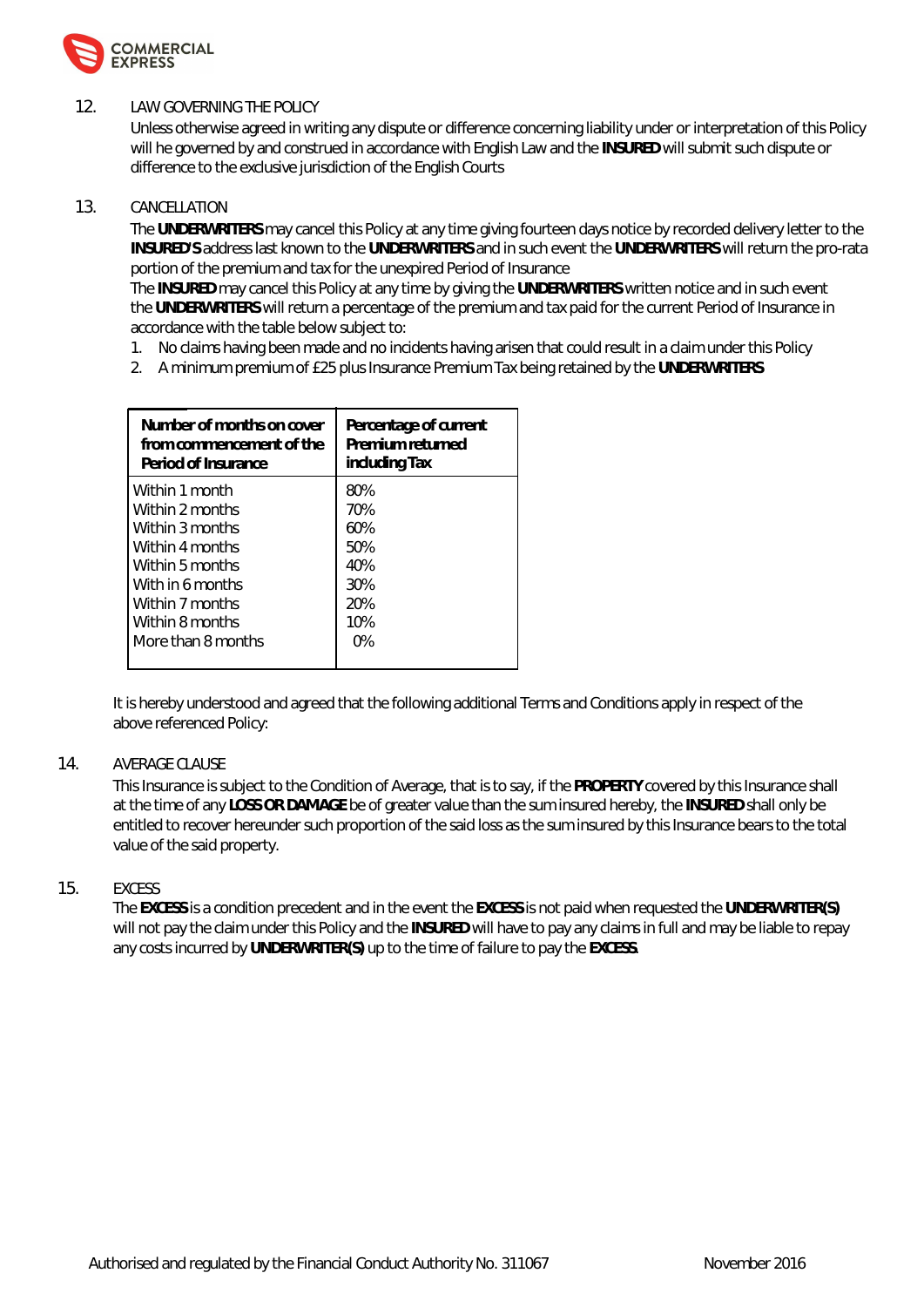

# **GENERAL POLICY EXCEPTIONS**

The following exclusions will apply to the indemnity given under the whole of this Policy (including all Sections and Endorsements) unless otherwise indicated.

The **UNDERWRITERS** shall not provide indemnity under this Policy in respect of any:

# 1. RADIOACTIVE CONTAMINATION

**LOSS OR DAMAGE** cost or expense of whatsoever nature directly or indirectly caused by or contributed to by or arising from;

- i) ionizing radiations from or contamination by radioactivity from any nuclear fuel or from any nuclear waste or from the combustion of nuclear fuel;
- ii) the radioactive, toxic, explosive or other hazardous or contaminating properties of any nuclear installation reactor or other nuclear assembly or nuclear component thereof

# 2. WAR

**LOSS OR DAMAGE** cost or expense of whatsoever nature directly or indirectly occasioned by, happening through or in consequence of war, invasion, acts of foreign enemies, hostilities (whether war declared or not), civil war, rebellion, revolution, insurrection, military or usurped power or confiscation or nationalisation or requisition or destruction of or **LOSS OR DAMAGE** to property by or under the order of any government or public or local authority

# 3. SONIC BANG

**LOSS OR DAMAGE** or any consequential loss occasioned by pressure waves caused by aircraft or other aerial devices travelling at sonic or supersonic speeds.

# 4. TERRORISM

**LOSS OR DAMAGE** cost or expense of whatsoever nature directly or indirectly caused by, resulting from or in connection with:

- i) any act of terrorism regardless of any other cause or event contributing concurrently or in any other sequence to the loss.
- ii) any action taken in controlling preventing suppressing or in any way relating to the act of terrorism

For the purpose of this exception an act of terrorism shall mean any act whether involving violence or the use of force or not or the threat or the preparation thereof of any person or group(s) of person(s) whether acting alone or on behalf of or in connection with any organisation(s) or government(s) which is designed to or does intimidate or influence a de jure or de facto government or the public or a section of the public or disrupt any segment of the economy and from its nature or context is done in connection with political social religious ideological or similar causes and objectives.

If the **UNDERWRITERS** allege that by reason of this exception any **LOSS OR DAMAGE** cost or expense is not covered by this insurance the burden of proving the contrary shall be upon the **INSURED**.

In the event any portion of this exception is found to be invalid or unenforceable, the remainder shall remain in full force and effect

#### 5. ELECTRONIC CYBER LIABILITIES

**LOSS OR DAMAGE** cost or expense of whatsoever nature caused by a System Failure if a System Failure forms an identifiable element in the chain of events from which the liability arises whether or not it is the proximate cause of the liability.

System Failure shall mean malfunction or non-function of any mechanical and/or electronic system (whether or not the Property of the Insured) caused by:-

- (a) the response of a computer to any date or date change or
- (b) the failure of a computer to respond to any date or date change or
- (c) the loss of or denial of access to any data either the **INSURED** owns or third party
- (d) any **LOSS OR DAMAGE** to or change or corruption in data or software on a computer or computer system or
- (e) any computer virus or hacking into or degradation of or breach of security in or denial of access to a computer or computer system or website.

Computer includes computer hardware computer software microchip microprocessor any electronic equipment and any device which gives or processes or receives or stores electronic instructions or information.

Authorised and regulated by the Financial Conduct Authority No. 311067 November 2016